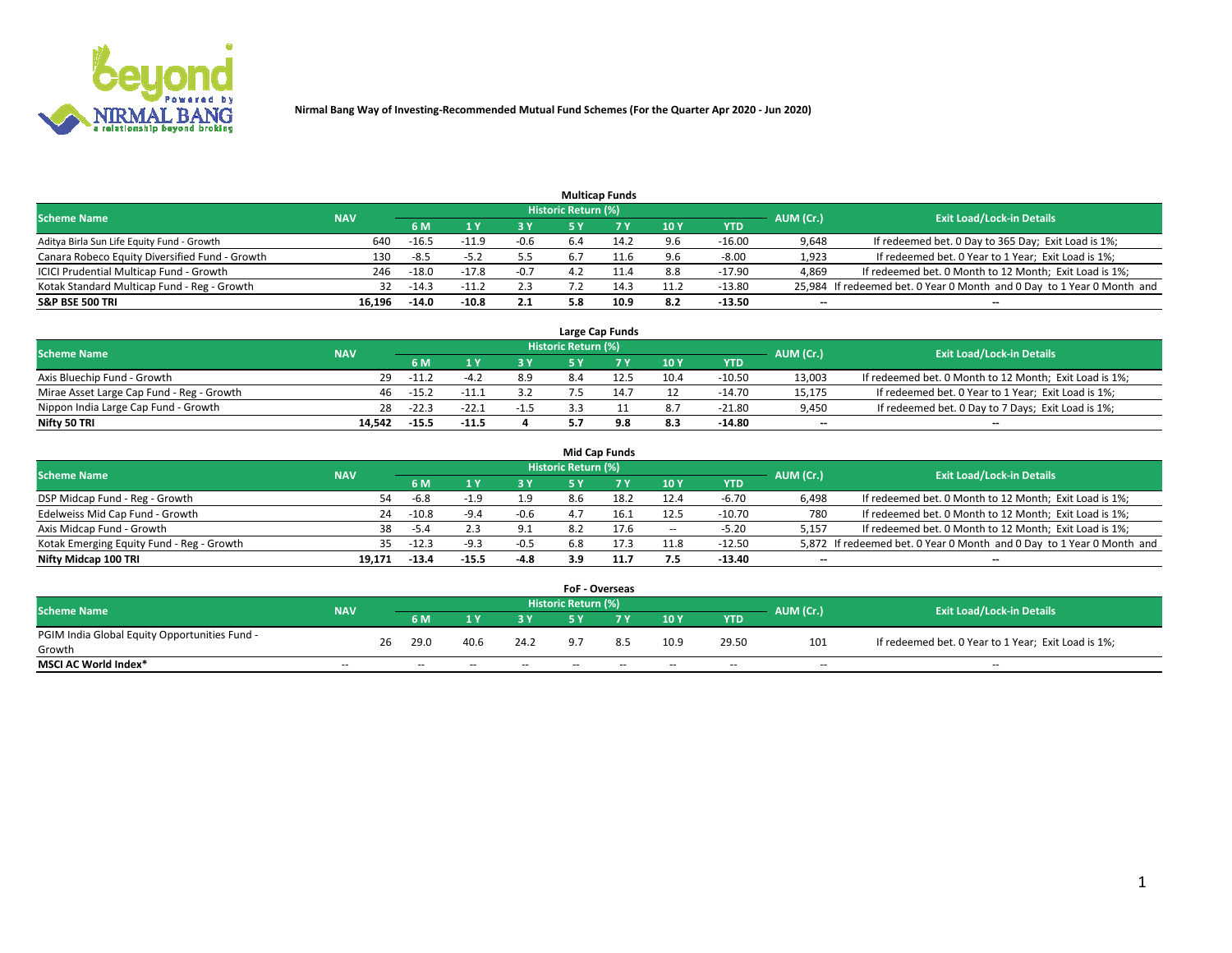

|                                                  |            |         |         |     |                            | Large & Midcap |      |            |           |                                                      |
|--------------------------------------------------|------------|---------|---------|-----|----------------------------|----------------|------|------------|-----------|------------------------------------------------------|
| <b>Scheme Name</b>                               | <b>NAV</b> |         |         |     | <b>Historic Return (%)</b> |                |      |            | AUM (Cr.) | <b>Exit Load/Lock-in Details</b>                     |
|                                                  |            | 6 M     |         | 3Y  |                            | <b>7 V</b>     | 10Y  | <b>YTD</b> |           |                                                      |
| Canara Robeco Emerging Equities - Growth         | 88         | -9.9    |         | 1.5 |                            | 20.7           | 15.2 | -9.50      | 4,790     | If redeemed bet. 0 Year to 1 Year; Exit Load is 1%;  |
| Invesco India Growth Opportunities Fund - Growth | 31         | $-14.0$ |         | 3.8 |                            |                | 10.1 | $-13.60$   | 2,285     | If redeemed bet. 0 Year to 1 Year; Exit Load is 1%;  |
| Sundaram Large and Mid Cap Fund - Reg - Growth   | 30         | $-18.1$ | $-13.6$ | 1.6 |                            |                | 8.4  | $-17.60$   | 1,025     | If redeemed bet. 0 Day to 365 Days; Exit Load is 1%; |
| Principal Emerging Bluechip Fund - Growth        | 96         | $-11.6$ |         | 0.6 |                            |                | 12.2 | $-11.20$   | 1,783     | If redeemed bet. 0 Day to 365 Days; Exit Load is 1%; |
| NIFTY Large Midcap 250 TRI                       | 6.519      | $-12.4$ | $-10.2$ | 1.5 | 6.6                        | 12.8           | 9.2  | $-12.10$   | $- -$     | --                                                   |

|                                  |            |         |         |     |                     | <b>Focused Funds</b> |       |          |           |                                                        |
|----------------------------------|------------|---------|---------|-----|---------------------|----------------------|-------|----------|-----------|--------------------------------------------------------|
| <b>Scheme Name</b>               | <b>NAV</b> |         |         |     | Historic Return (%) |                      |       |          | AUM (Cr.) | <b>Exit Load/Lock-in Details</b>                       |
|                                  |            | 6 M     |         | 2 V |                     | ע ל                  | 10Y   | YTD      |           |                                                        |
| Axis Focused 25 Fund - Growth    | 27         | $-12.8$ |         | 5.9 |                     | 12.8                 | $- -$ | $-12.20$ | 9.428     | If redeemed bet. 0 Month to 12 Month; Exit Load is 1%; |
| SBI Focused Equity Fund - Growth | 137        | $-10.8$ | -5.4    | 6.8 | 9.3                 | 14.5                 | 14.2  | $-10.60$ | 8,012     | If redeemed bet. 0 Year to 1 Year; Exit Load is 1%;    |
| <b>S&amp;P BSE 500 TRI</b>       | 16.196     | $-14.0$ | $-10.8$ | 2.1 |                     | 10.9                 | 8.2   | $-13.50$ | $- -$     | $\overline{\phantom{a}}$                               |

|                                             |            |                                  |         |        |        | <b>Small Cap Funds</b> |                          |            |       |                                                     |
|---------------------------------------------|------------|----------------------------------|---------|--------|--------|------------------------|--------------------------|------------|-------|-----------------------------------------------------|
| <b>Scheme Name</b>                          | AUM (Cr.)  | <b>Exit Load/Lock-in Details</b> |         |        |        |                        |                          |            |       |                                                     |
|                                             | <b>NAV</b> | 6 M                              |         | 3 Y    | ς ν    |                        | 10Y                      | <b>YTD</b> |       |                                                     |
| HDFC Small Cap Fund - Growth                | 32         | $-16.4$                          | $-24.1$ | $-4.1$ |        |                        | 8.6                      | $-16.60$   | 6,594 | If redeemed bet. 0 Year to 1 Year; Exit Load is 1%; |
| L&T Emerging Businesses Fund - Reg - Growth |            | $-18.3$                          | $-21.5$ | $-7.4$ |        | $- -$                  | $\overline{\phantom{a}}$ | $-18.40$   | 4,187 | If redeemed bet. 0 Year to 1 Year; Exit Load is 1%; |
| SBI Small Cap Fund - Growth                 | 49         | $-9.0$                           | $-5.3$  | 3.4    | 10.2   | 21.8                   | 16.3                     | $-9.00$    | 3,374 | If redeemed bet. 0 Year to 1 Year; Exit Load is 1%; |
| Nifty Smallcap 100 TRI                      | 5.735      | $-19.5$                          | $-23.9$ | $-13$  | $-1.4$ | -8.2                   | 3.6                      | $-20.00$   | --    | $\overline{\phantom{a}}$                            |

| ELSS Schemes (Tax Saving u/s 80-C)           |            |                                  |         |     |        |           |        |            |        |                          |  |  |  |
|----------------------------------------------|------------|----------------------------------|---------|-----|--------|-----------|--------|------------|--------|--------------------------|--|--|--|
| <b>Scheme Name</b>                           | AUM (Cr.)  | <b>Exit Load/Lock-in Details</b> |         |     |        |           |        |            |        |                          |  |  |  |
|                                              | <b>NAV</b> | 6 M                              |         | 3 Y | 5 Y    | <b>7Y</b> | 10Y    | <b>YTD</b> |        |                          |  |  |  |
| Aditya Birla Sun Life Tax Relief 96 - Growth | 30         | -8.6                             | $-4.5$  | 2.9 | 6.9    | 14.8      | 10.1   | $-8.20$    | 9,177  | Nil                      |  |  |  |
| Axis Long Term Equity Fund - Growth          | 43         | $-12.7$                          | $-5.6$  | 5.9 |        | 16.5      | 14.4   | $-12.10$   | 19,127 | Nil                      |  |  |  |
| Canara Robeco Equity Tax Saver Fund - Growth | 63         | -8.7                             | $-6.6$  | 5.3 | 6.6    |           | 9.9    | $-8.00$    | 929    | Nil                      |  |  |  |
| Invesco India Tax Plan - Growth              | 48         | $-11.1$                          |         |     |        | 13.9      | 11.2   | $-10.60$   | 916    | Nil                      |  |  |  |
| Mirae Asset Tax Saver Fund - Reg - Growth    |            | $-12.7$                          | -1.3    | 4.8 | $\sim$ | $\sim$    | $\sim$ | $-12.30$   | 3,142  | Nil                      |  |  |  |
| <b>S&amp;P BSE 200 TRI</b>                   | 5.256      | $-14.1$                          | $-10.3$ | 3.1 |        | 10.9      | 8.4    | $-13.50$   | $- -$  | $\overline{\phantom{a}}$ |  |  |  |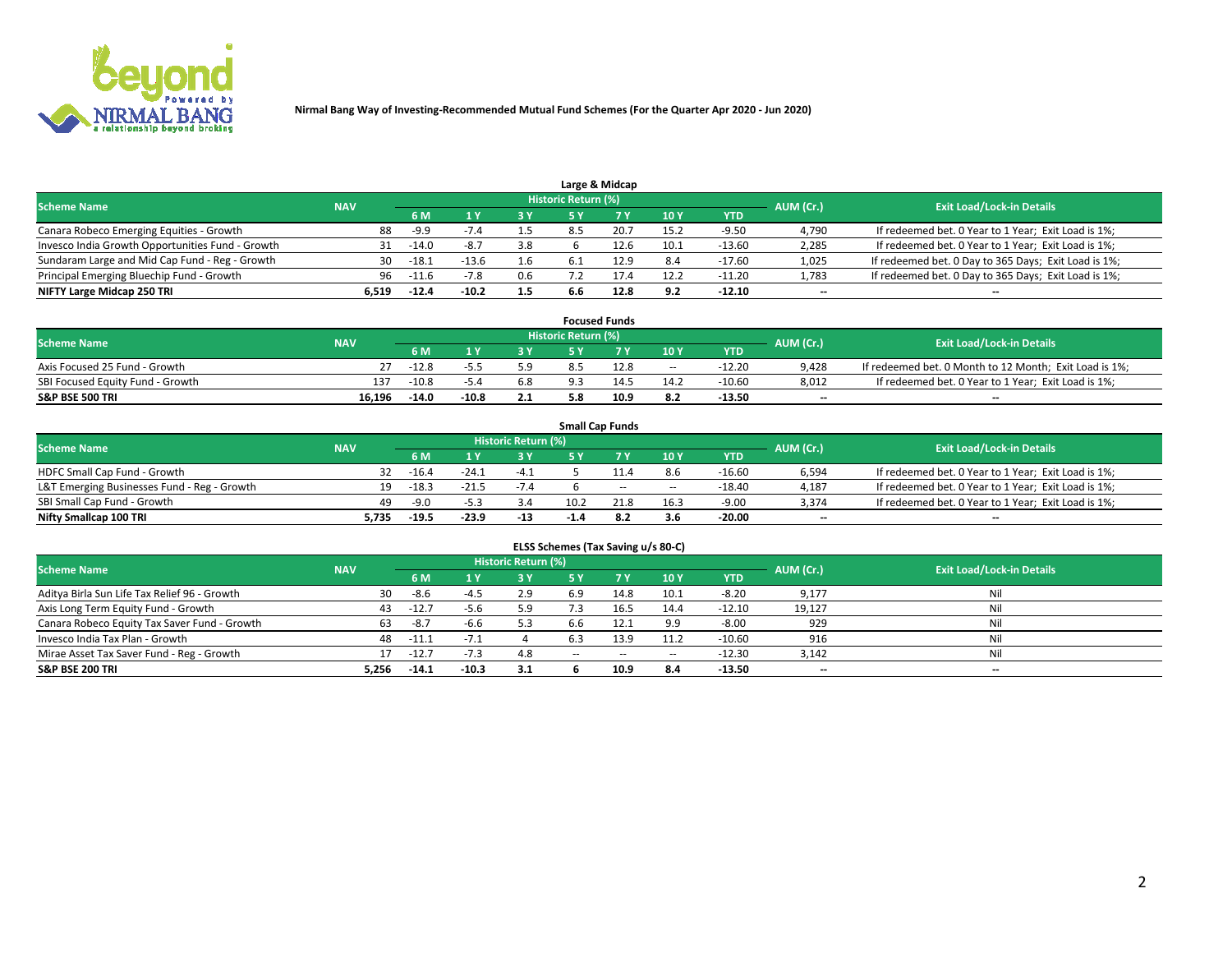

|                                           |            |         |         |                            |     | <b>Contra/Value Fund</b> |     |            |           |                                                                     |
|-------------------------------------------|------------|---------|---------|----------------------------|-----|--------------------------|-----|------------|-----------|---------------------------------------------------------------------|
| <b>Scheme Name</b>                        | <b>NAV</b> |         |         | <b>Historic Return (%)</b> |     |                          |     |            | AUM (Cr.) | <b>Exit Load/Lock-in Details</b>                                    |
|                                           |            | 6 M     |         | 3 Y                        |     |                          | 10Y | <b>YTD</b> |           |                                                                     |
| Kotak India EQ Contra Fund - Reg - Growth | 47         | $-14.5$ | -1      | 4.2                        |     |                          | 8.5 | -14.10     |           | 709 If redeemed bet. 0 Year 0 Month and 0 Day to 1 Year 0 Month and |
| Invesco India Contra Fund - Growth        | 45         | $-8.9$  |         | 4.6                        |     | 16.3                     |     | -8.60      | 4.300     | If redeemed bet. 0 Year to 1 Year; Exit Load is 1%;                 |
| UTI Value Opportunities Fund - Growth     | 57.        | $-12.3$ | $-7.4$  | 2.6                        |     |                          | 8.9 | $-12.00$   | 3,750     | If redeemed bet. 0 Year to 1 Year; Exit Load is 1%;                 |
| Nippon India Value Fund - Growth          | 64         | $-15.6$ | $-14.9$ | $-0.1$                     |     |                          | 8.1 | $-15.10$   | 2,418     | If redeemed bet. 0 Year to 1 Year; Exit Load is 1%;                 |
| <b>S&amp;P BSE 500 TRI</b>                | 16.196     | $-14.0$ | $-10.8$ | 2.1                        | 5.8 | 10.9                     | 8.2 | $-13.50$   | $- -$     | $\overline{\phantom{a}}$                                            |

| Sector/Thematic                                        |            |         |         |                            |     |        |                          |            |                          |                                                               |  |  |  |  |
|--------------------------------------------------------|------------|---------|---------|----------------------------|-----|--------|--------------------------|------------|--------------------------|---------------------------------------------------------------|--|--|--|--|
| <b>Scheme Name</b>                                     | <b>NAV</b> |         |         | <b>Historic Return (%)</b> |     |        |                          |            | AUM (Cr.)                | <b>Exit Load/Lock-in Details</b>                              |  |  |  |  |
|                                                        |            | 6 M     |         | 3Y                         | 5 Y |        | 10Y                      | <b>YTD</b> |                          |                                                               |  |  |  |  |
| Canara Robeco Consumer Trends Fund - Reg -             | 38         | $-10.6$ | $-3.1$  | 5.3                        | 8.4 | 13.8   | 12.1                     | $-9.90$    | 352                      | If redeemed bet. 0 Year to 1 Year; Exit Load is 1%;           |  |  |  |  |
| Growth                                                 |            |         |         |                            |     |        |                          |            |                          |                                                               |  |  |  |  |
| Mirae Asset Great Consumer Fund - Growth               | 32         | $-13.5$ |         | 4.7                        | 8.2 | 14.2   | $\sim$ $-$               | $-12.90$   | 867                      | If redeemed bet. 0 Year to 1 Year; Exit Load is 1%;           |  |  |  |  |
| ICICI Prudential Technology Fund - Growth              | 55         | $-5.3$  | $-5.3$  | 11.7                       | 7.4 | 15.5   | 13.6                     | $-4.50$    | 354                      | If redeemed bet. 0 Day to 15 Day; Exit Load is 1%;            |  |  |  |  |
| Nippon India Pharma Fund - Growth                      | 191        | 25.5    | 34.4    | 14.6                       |     | 15.4   | 13.6                     | 25.60      | 2,992                    | If redeemed bet. 0 Month and 0 Day to 1 Month and 0 Day; Exit |  |  |  |  |
| BNP Paribas India Consumption Fund - Reg - Growth      | 12         | $-5.3$  | 4.7     | $\sim$                     |     | $\sim$ | $\overline{\phantom{a}}$ | $-4.70$    | 495                      | If redeemed bet. 0 Month to 12 Month; Exit Load is 1%;        |  |  |  |  |
| ICICI Prudential Banking and Financial Services Fund - | 47         | $-33.3$ | $-31.5$ |                            | 4.9 | 12.1   |                          | $-32.80$   |                          |                                                               |  |  |  |  |
| Retail - Growth                                        |            |         |         | -6                         |     |        | 11.5                     |            | 2,265                    | If redeemed bet. 0 Day to 15 Day; Exit Load is 1%;            |  |  |  |  |
| <b>S&amp;P BSE 500 TRI</b>                             | 16.196     | $-14.0$ | $-10.8$ | 2.1                        | 5.8 | 10.9   | 8.2                      | $-13.50$   | $\overline{\phantom{a}}$ | $\overline{\phantom{a}}$                                      |  |  |  |  |

| <b>Dynamic Asset Allocation Funds</b>                      |            |         |         |                     |     |        |        |            |                          |                                                          |  |  |  |
|------------------------------------------------------------|------------|---------|---------|---------------------|-----|--------|--------|------------|--------------------------|----------------------------------------------------------|--|--|--|
| <b>Scheme Name</b>                                         | <b>NAV</b> |         |         | Historic Return (%) |     |        |        |            | AUM (Cr.)                | <b>Exit Load/Lock-in Details</b>                         |  |  |  |
|                                                            |            | 6 M     |         | 3 Y                 | 5 Y | 7 Y    | 10Y    | <b>YTD</b> |                          |                                                          |  |  |  |
| ICICI Prudential Balanced Advantage Fund - Reg -<br>Growth | 35         | $-7.6$  | $-2.2$  | 4.5                 | 6.7 | 11.1   | 10.6   | $-7.30$    | 24,583                   | If redeemed bet. 0 Year to 1 Year; Exit Load is 1%;      |  |  |  |
| Invesco India Dynamic Equity Fund - Growth                 | 28         | $-6.9$  | $-3.9$  | 3.3                 |     | 10.5   | 8.8    | $-6.50$    | 719                      | If redeemed bet. 0 Month to 3 Month; Exit Load is 0.25%; |  |  |  |
| Nippon India Balanced Advantage Fund - Growth              | 87         | -7.5    | $-5.4$  | 2.9                 | 5.3 | 10.5   | 8.9    | $-7.20$    | 2,664                    | If redeemed bet. 0 Month to 12 Month; Exit Load is 1%;   |  |  |  |
| HDFC Balanced Advantage Fund - Growth                      | 171        | $-15.4$ | $-17.4$ | 0.9                 | 5.4 | 10.4   | 7.8    | $-15.30$   | 33.773                   | If redeemed bet. 0 Year to 1 Year; Exit Load is 1%;      |  |  |  |
| SBI Dynamic Asset Allocation Fund - Reg - Growth           | 13         | $-10.4$ | -6.4    | 1.8                 | 4.7 | $\sim$ | $\sim$ | $-9.80$    | 561                      | If redeemed bet. 0 Month to 12 Month; Exit Load is 1%;   |  |  |  |
| NIFTY 50 Hybrid Composite Debt 65:35 Index                 | 9.925      | $-6.5$  |         | 6.3                 | 7.4 | 9.8    | 8.8    | $-6.10$    | $\overline{\phantom{a}}$ | $\overline{\phantom{a}}$                                 |  |  |  |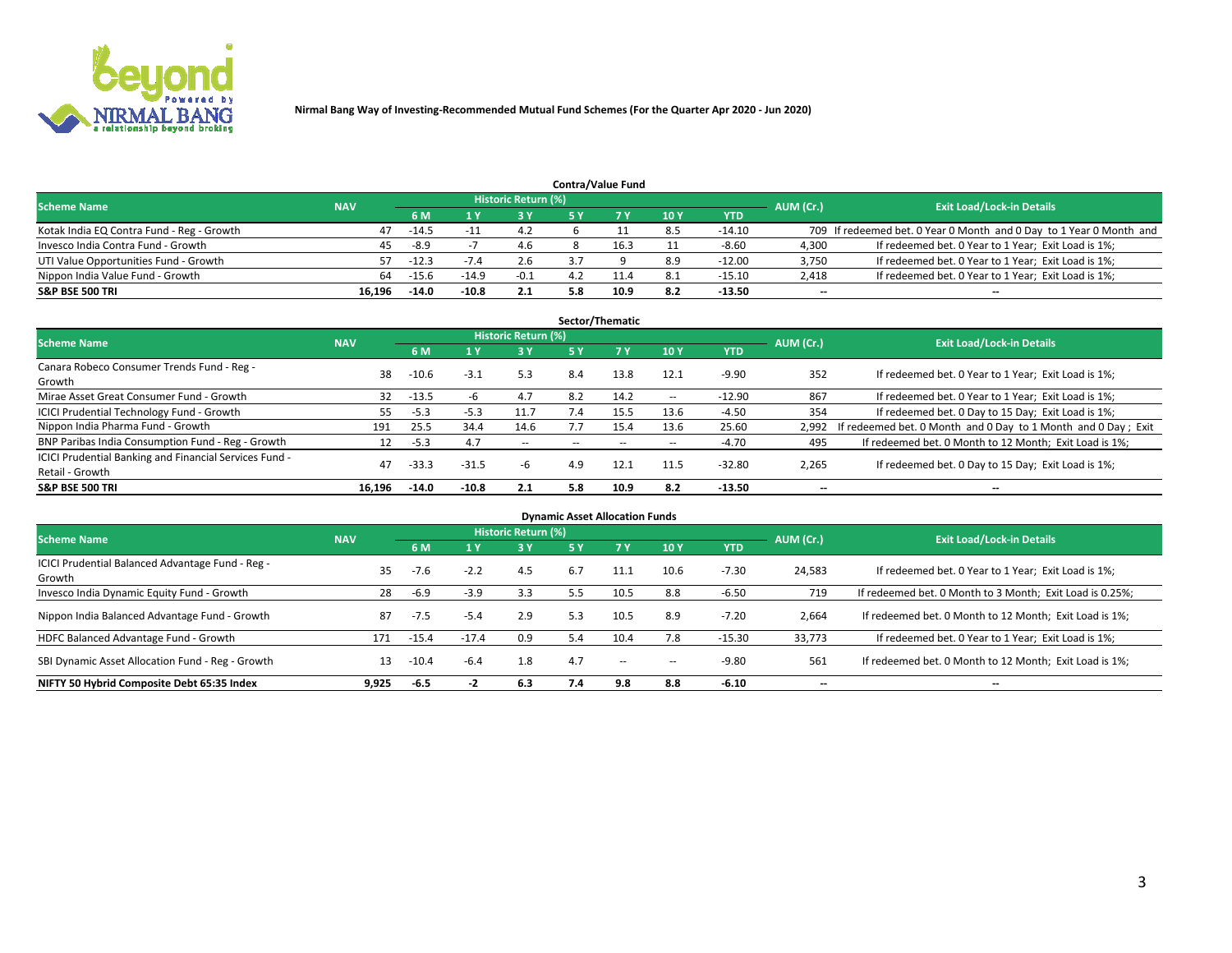

|                                                 | <b>Hybrid Aggressive</b> |                                  |        |     |              |      |        |            |        |                                                        |  |  |  |  |  |
|-------------------------------------------------|--------------------------|----------------------------------|--------|-----|--------------|------|--------|------------|--------|--------------------------------------------------------|--|--|--|--|--|
| <b>Scheme Name</b>                              | AUM (Cr.)                | <b>Exit Load/Lock-in Details</b> |        |     |              |      |        |            |        |                                                        |  |  |  |  |  |
|                                                 | <b>NAV</b>               | 6 M                              |        | 3 Y |              |      | 10Y    | <b>YTD</b> |        |                                                        |  |  |  |  |  |
| ICICI Prudential Equity & Debt Fund - Growth    | 123                      | $-12.5$                          |        | 1.4 |              |      | 11.2   | -12.30     | 17.423 | If redeemed bet. 0 Year to 1 Year; Exit Load is 1%;    |  |  |  |  |  |
| Mirae Asset Hybrid - Equity Fund - Reg - Growth | 14                       | -9.4                             |        | 4.6 | <b>COLUM</b> | $-$  | $\sim$ | $-9.10$    | 3,274  | If redeemed bet. 0 Year to 1 Year; Exit Load is 1%;    |  |  |  |  |  |
| SBI Equity Hybrid Fund - Growth                 | 133                      | $-9.1$                           |        | 5.4 |              | ∶ ຊາ | 10.5   | $-8.90$    | 28,584 | If redeemed bet. 0 Month to 12 Month; Exit Load is 1%; |  |  |  |  |  |
| Canara Robeco Equity Hybrid Fund - Growth       | 161                      | -4.4                             | $-0.4$ | 5.7 | 7.9          | 13 2 | 10.8   | $-4.10$    | 2,885  | If redeemed bet. 0 Year to 1 Year; Exit Load is 1%;    |  |  |  |  |  |
| NIFTY 50 Hybrid Composite Debt 65:35 Index      | 9,925                    | -6.5                             |        | 6.3 | 7.4          | 9.8  | 8.8    | $-6.10$    | $-$    | --                                                     |  |  |  |  |  |

|                                            |            |     |        |     |                            | <b>Arbitrage Fund</b> |           |            |           |                                                          |
|--------------------------------------------|------------|-----|--------|-----|----------------------------|-----------------------|-----------|------------|-----------|----------------------------------------------------------|
| <b>Scheme Name</b>                         | <b>NAV</b> |     |        |     | <b>Historic Return (%)</b> |                       |           |            | AUM (Cr.) | <b>Exit Load/Lock-in Details</b>                         |
|                                            |            |     | ıм     | 3 M | <b>6M</b>                  |                       | <b>3Y</b> | <b>YTD</b> |           |                                                          |
| IDFC Arbitrage Fund - Reg - Growth         |            | 25. | $-2.8$ |     | 4.7                        |                       | 5.9       | 4.80       | 7.978     | If redeemed bet. 0 Month to 1 Month; Exit Load is 0.25%; |
| Kotak Equity Arbitrage Fund - Reg - Growth |            | 28  | $-3.0$ |     |                            |                       | 6.1       | 5.60       | 14.663    | If redeemed bet. 0 Day to 30 Day; Exit Load is 0.25%;    |
| Nippon India Arbitrage Fund - Growth       |            |     | -1     |     | 5.6                        |                       |           | 5.70       | 7.944     | If redeemed bet. 0 Month to 1 Month; Exit Load is 0.25%; |

|                                          |            |                          |    |                     |     | <b>Equity Saver</b>      |                          |                          |           |                                                                       |
|------------------------------------------|------------|--------------------------|----|---------------------|-----|--------------------------|--------------------------|--------------------------|-----------|-----------------------------------------------------------------------|
| <b>Scheme Name</b>                       | <b>NAV</b> |                          |    | Historic Return (%) |     |                          |                          |                          | AUM (Cr.) | <b>Exit Load/Lock-in Details</b>                                      |
|                                          |            | 6 M                      |    | 3 Y                 |     |                          | 10Y                      | <b>YTD</b>               |           |                                                                       |
| Axis Equity Saver Fund - Reg - Growth    |            | -4.6                     |    |                     | $-$ | $-$                      | $\sim$                   | -4.30                    | 679       | If redeemed bet. 0 Month to 12 Month; Exit Load is 1%;                |
| Kotak Equity Savings Fund - Reg - Growth |            | $-2.0$                   |    |                     |     | $-$                      | $\sim$                   | $-1.70$                  |           | 1,410 If redeemed bet. 0 Year 0 Month and 0 Day to 1 Year 0 Month and |
| CRISIL Hybrid 50+50 - Moderate Index*    | $- -$      | $\overline{\phantom{a}}$ | -- | $-$                 | $-$ | $\overline{\phantom{a}}$ | $\overline{\phantom{a}}$ | $\overline{\phantom{a}}$ | $- -$     | $\overline{\phantom{a}}$                                              |

| <b>Liquid Funds</b>                          |                          |     |      |                     |     |     |                          |                          |           |                                  |  |  |  |
|----------------------------------------------|--------------------------|-----|------|---------------------|-----|-----|--------------------------|--------------------------|-----------|----------------------------------|--|--|--|
| <b>Scheme Name</b>                           | <b>NAV</b>               |     |      | Historic Return (%) |     |     | <b>YTM</b>               | Avg                      | AUM (Cr.) | <b>Exit Load/Lock-in Details</b> |  |  |  |
|                                              |                          | 1W  | 2 W. | 1 M                 | : M | 1 Y |                          | <b>Maturity</b>          |           |                                  |  |  |  |
| Axis Liquid Fund - Growth                    | 2,220                    |     |      | 37                  | 4.8 |     | 3.78                     | 0.13                     | 29,605    | *Ref Footnote                    |  |  |  |
| IDFC Cash Fund - Reg - Growth                | 2,417                    |     |      | 3.6                 | 4.b |     | 3.51                     | 0.10                     | 13,581    | *Ref Footnote                    |  |  |  |
| Mahindra Manulife Liquid Fund - Reg - Growth | 1,297                    | 3.9 |      | 3.9                 | 4.9 | .b  |                          | 0.06                     | 2,362     | *Ref Footnote                    |  |  |  |
| Kotak Liquid Fund - Reg - Growth             | 4,045                    | 3.8 |      | 3.9                 |     |     | 3.64                     | 0.12                     | 32,360    | *Ref Footnote                    |  |  |  |
| <b>CRISIL Liquid Fund Index</b>              | $\overline{\phantom{a}}$ | 3.9 | 4.3  | 4.4                 |     | 5.8 | $\overline{\phantom{a}}$ | $\overline{\phantom{a}}$ | $- -$     | $- -$                            |  |  |  |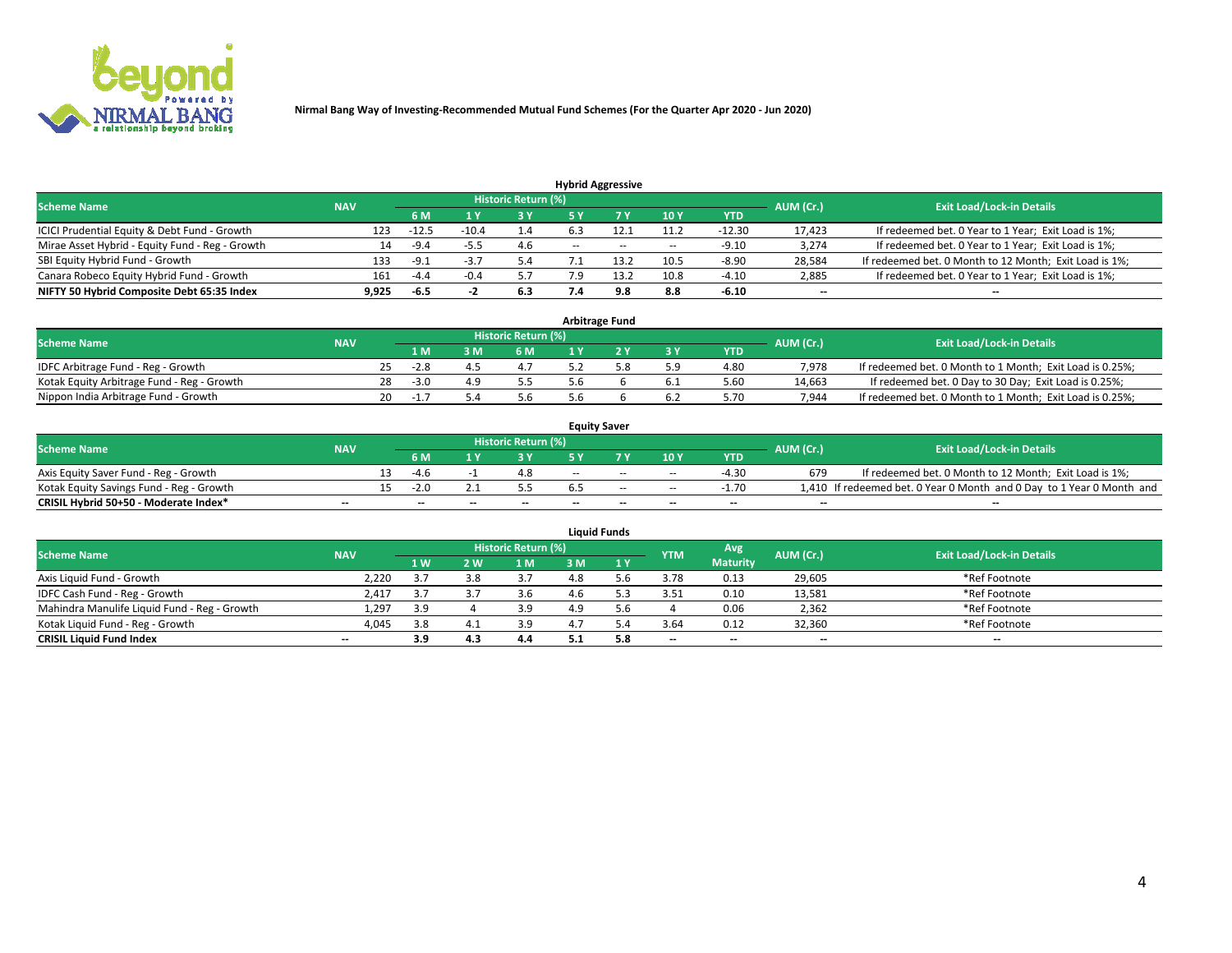

|  |  | <b>Ultra Short Fund</b> |  |
|--|--|-------------------------|--|
|--|--|-------------------------|--|

| vitia Jilvit i uliu                           |            |     |      |                     |    |        |            |                 |           |                                  |  |  |
|-----------------------------------------------|------------|-----|------|---------------------|----|--------|------------|-----------------|-----------|----------------------------------|--|--|
| <b>Scheme Name</b>                            | <b>NAV</b> |     |      | Historic Return (%) |    |        | <b>YTM</b> | Avg             | AUM (Cr.) | <b>Exit Load/Lock-in Details</b> |  |  |
|                                               |            | 1 M | 2 M. | 6 M                 | LΥ |        |            | <b>Maturity</b> |           |                                  |  |  |
| IDFC Ultra Short Term Fund - Reg - Growth     |            | b.5 |      |                     |    | $- -$  | 4.26       | 0.39            | 5,416     | Nil                              |  |  |
| Sundaram Ultra Short Term Fund - Reg - Growth |            |     |      |                     |    | $\sim$ | 4.01       | 0.43            | 306       | Nil                              |  |  |
| L&T Ultra Short Term Fund - Growth            |            | 58  |      |                     |    |        | 4.38       | 0.45            | 1.708     | Nil                              |  |  |
| <b>NIFTY Ultra Short Duration Debt Index</b>  | 4.134      |     |      | 6.9                 |    | 7.6    | $-$        | $-$             | $- -$     | $\overline{\phantom{a}}$         |  |  |

| <b>Money Market Fund</b>                         |            |      |     |                            |  |                          |            |                 |           |                                  |  |  |  |
|--------------------------------------------------|------------|------|-----|----------------------------|--|--------------------------|------------|-----------------|-----------|----------------------------------|--|--|--|
| <b>Scheme Name</b>                               | <b>NAV</b> |      |     | <b>Historic Return (%)</b> |  |                          | <b>YTM</b> | Avg             | AUM (Cr.) | <b>Exit Load/Lock-in Details</b> |  |  |  |
|                                                  |            | '1 M | 3 M | 6 M                        |  |                          |            | <b>Maturity</b> |           |                                  |  |  |  |
| Aditya Birla Sun Life Money Manager Fund - Reg - | 276        |      | 9.9 | 8.3                        |  |                          | 4.91       | 0.70            | 8,422     | Nil                              |  |  |  |
| Growth                                           |            |      |     |                            |  |                          |            |                 |           |                                  |  |  |  |
| Nippon India Money Market Fund - Growth          | 3,097      | 6.3  | 8.7 | 7.4                        |  |                          | 4.43       | 0.47            | 4.218     | Nil                              |  |  |  |
| <b>CRISIL Liquid Fund Index</b>                  | $-$        | 4.4  |     | 5.3                        |  | $\overline{\phantom{a}}$ | $-$        | $-$             | $- -$     | $- -$                            |  |  |  |

| <b>Short Term Fund</b>                          |            |     |      |      |                     |      |           |            |                 |           |                                  |  |  |
|-------------------------------------------------|------------|-----|------|------|---------------------|------|-----------|------------|-----------------|-----------|----------------------------------|--|--|
| <b>Scheme Name</b>                              | <b>NAV</b> |     |      |      | Historic Return (%) |      |           | <b>YTM</b> | Avg             | AUM (Cr.) | <b>Exit Load/Lock-in Details</b> |  |  |
|                                                 |            |     | 1 M  | 3 M  | 6 M                 |      | <b>3Y</b> |            | <b>Maturity</b> |           |                                  |  |  |
| Axis Short Term Fund - Growth                   |            | 23  | 18.2 | 15.8 | 12.2                |      |           | 5.95       | 2.70            | 6,005     | Nil                              |  |  |
| HDFC Short Term Debt Fund - Growth              |            | 23. | 17.5 |      | 12.1                |      | 8.6       | 7.26       | 3.47            | 10,324    | Nil                              |  |  |
| IDFC Bond Fund - Short Term Plan - Reg - Growth |            | 43  | 18.0 | 16.4 | 12.4                | 11.4 | 8.3       | 5.67       | 2.20            | 12,511    | Nil                              |  |  |
| Kotak Bond Short Term Fund - Reg - Growth       |            | 39  | 17.0 | 15.6 | 11.8                | 10.8 |           | 6.2        | 3.10            | 10,534    | Nil                              |  |  |
| L&T Short Term Bond Fund - Reg - Growth         |            | 20  | 12.4 | 16.2 | 12.7                | 11.2 |           | 5.36       | 2.70            | 4,535     | Nil                              |  |  |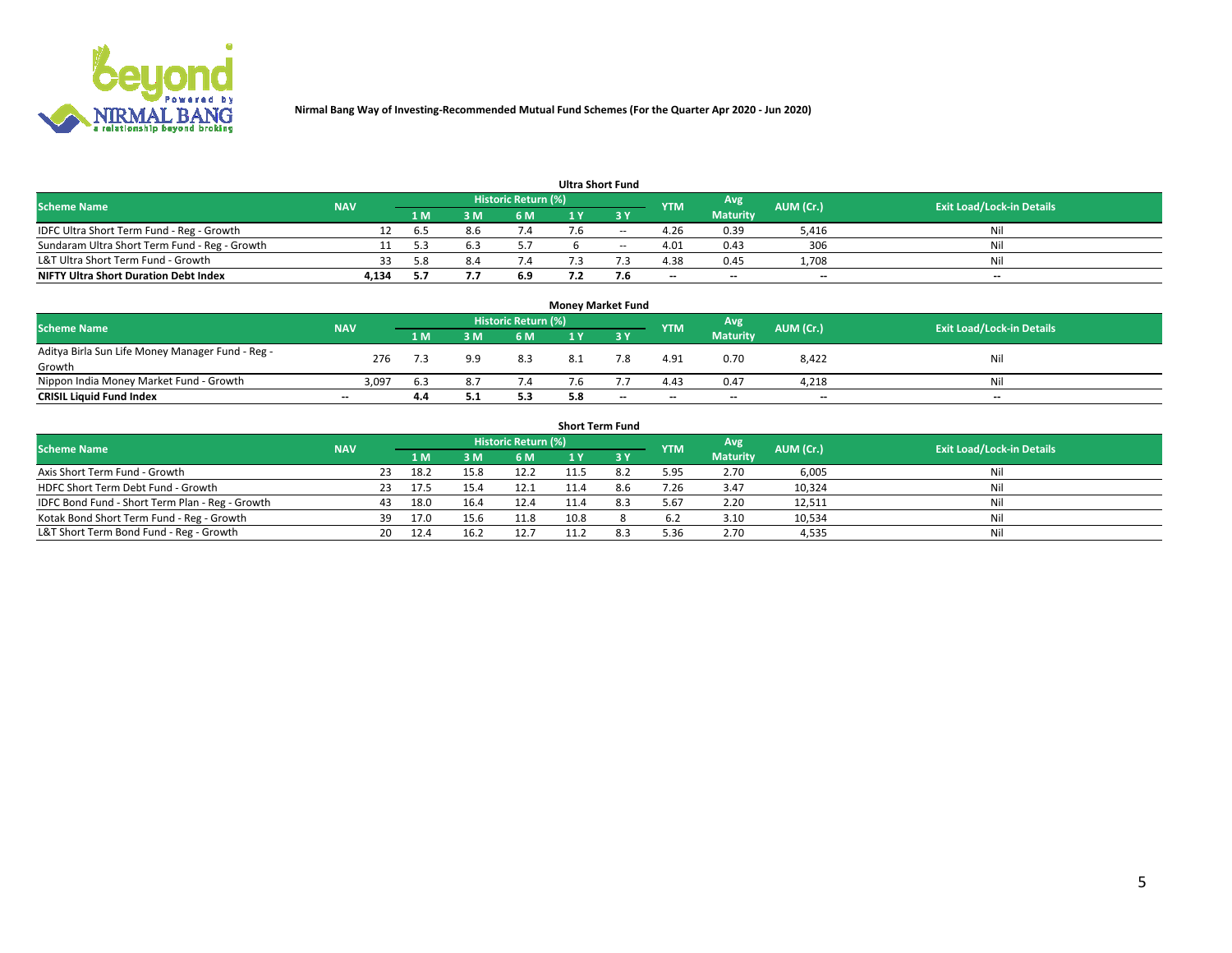

| <b>Low Duration Fund</b> |
|--------------------------|
|--------------------------|

| <b>Scheme Name</b>                        | <b>NAV</b> |     |      | Historic Return (%) |     |  | <b>YTM</b> | <b>Avg</b>      | AUM (Cr.) | <b>Exit Load/Lock-in Details</b> |  |  |
|-------------------------------------------|------------|-----|------|---------------------|-----|--|------------|-----------------|-----------|----------------------------------|--|--|
|                                           |            | 1 M | 3 M  | 6 M                 | . M |  |            | <b>Maturity</b> |           |                                  |  |  |
| Axis Treasury Advantage Fund - Growth     | 2.316      |     |      | 8.8                 | 8.9 |  | ے . ب      | 1.01            | 4.777     | Ni                               |  |  |
| Canara Robeco Savings Fund - Reg - Growth |            |     | 10.2 | 8.2                 |     |  | 4.62       | 0.97            | 949       |                                  |  |  |
| IDFC Low Duration Fund - Reg - Growth     | ີ          |     |      | 8.8                 |     |  | 4.59       | 0.97            | 4.144     | Ni                               |  |  |

| <b>Banking &amp; PSU Bond Funds</b>            |            |      |      |                            |      |     |            |                 |           |                                  |  |  |  |
|------------------------------------------------|------------|------|------|----------------------------|------|-----|------------|-----------------|-----------|----------------------------------|--|--|--|
| <b>Scheme Name</b>                             | <b>NAV</b> |      |      | <b>Historic Return (%)</b> |      |     | <b>YTM</b> | Avg             | AUM (Cr.) | <b>Exit Load/Lock-in Details</b> |  |  |  |
|                                                |            | 1 M  | ЗM   | 6 M                        |      |     |            | <b>Maturity</b> |           |                                  |  |  |  |
| Axis Banking & PSU Debt Fund - Growth          | 1.984      | 17.0 | 16.2 |                            |      |     | 5.58       | 2.20            | 15,317    | Nil                              |  |  |  |
| Kotak Banking and PSU Debt Fund - Reg - Growth | 48         | 15.3 | 15.6 | 12.2                       | 11.6 |     | 6.4        | 4.12            | 6.163     | Nil                              |  |  |  |
| IDFC Banking & PSU Debt Fund - Reg - Growth    | 19         | 18.3 |      | 14                         | 12.9 | 9.4 | 5.76       | 2.82            | 16,791    | Nil                              |  |  |  |

| <b>Corporate Bond Funds</b>                         |            |      |      |                     |      |     |            |                 |           |                                                         |  |  |  |
|-----------------------------------------------------|------------|------|------|---------------------|------|-----|------------|-----------------|-----------|---------------------------------------------------------|--|--|--|
| <b>Scheme Name</b>                                  | <b>NAV</b> |      |      | Historic Return (%) |      |     | <b>YTM</b> | Avg             | AUM (Cr.) | <b>Exit Load/Lock-in Details</b>                        |  |  |  |
|                                                     |            | 1 M  | 3 M  | 6 M                 |      |     |            | <b>Maturity</b> |           |                                                         |  |  |  |
| ICICI Prudential Corporate Bond Fund - Reg - Growth | 22         | 17.6 | 17.7 | 12.5                | 11.4 | 8.3 | 6.35       | 3.52            | 12,707    | Nil                                                     |  |  |  |
| L&T Triple Ace Bond Fund - Reg - Growth             |            | 13.8 | 19.7 | 16.7                | 14.3 | 9.6 | 6.71       | 7.81            | 3,706     | If redeemed bet. 0 Month to 3 Month; Exit Load is 0.5%; |  |  |  |
| Kotak Corporate Bond Fund - Std - Growth            | 2,782      | 17.1 | 14.1 | 10.8                |      |     | 5.75       | 1.68            | 4,359     | Nil                                                     |  |  |  |

|                                            |            |    |      |     |                            |     | <b>Credit Risk Fund</b> |            |                 |           |                                                                       |
|--------------------------------------------|------------|----|------|-----|----------------------------|-----|-------------------------|------------|-----------------|-----------|-----------------------------------------------------------------------|
| <b>Scheme Name</b>                         | <b>NAV</b> |    |      |     | <b>Historic Return (%)</b> |     |                         | <b>YTM</b> | Avg             | AUM (Cr.) | <b>Exit Load/Lock-in Details</b>                                      |
|                                            |            |    | 1 M  | 3 M | 6 M                        |     | 3 Y                     |            | <b>Maturity</b> |           |                                                                       |
| ICICI Prudential Credit Risk Fund - Growth |            | 22 | 9.4  |     | 7.5                        | 9.2 |                         | 9.29       | 2.53            | 6,695     | If redeemed bet. 0 Year to 1 Year; Exit Load is 1%;                   |
| Kotak Credit Risk Fund - Reg - Growth      |            | 22 | 17.4 |     | 3.6                        | 6.9 |                         | 9.95       | 2.73            |           | 2,052 If redeemed bet. 0 Year 0 Month and 0 Day to 1 Year 0 Month and |
|                                            |            |    |      |     |                            |     |                         |            |                 |           | If redeemed bet. 0 Month to 12 Month; Exit Load is 3%; If             |
| SBI Credit Risk Fund - Growth              |            | 32 | 18.9 | 8.9 | 8.7                        | 8.5 | b.b                     | 8.77       | 2.02            | 3,949     | redeemed bet. 12 Month to 24 Month; Exit Load is 1.5%; If             |
|                                            |            |    |      |     |                            |     |                         |            |                 |           | redeemed bet. 24 Month to 36 Month; Exit Load is 0.75%;               |